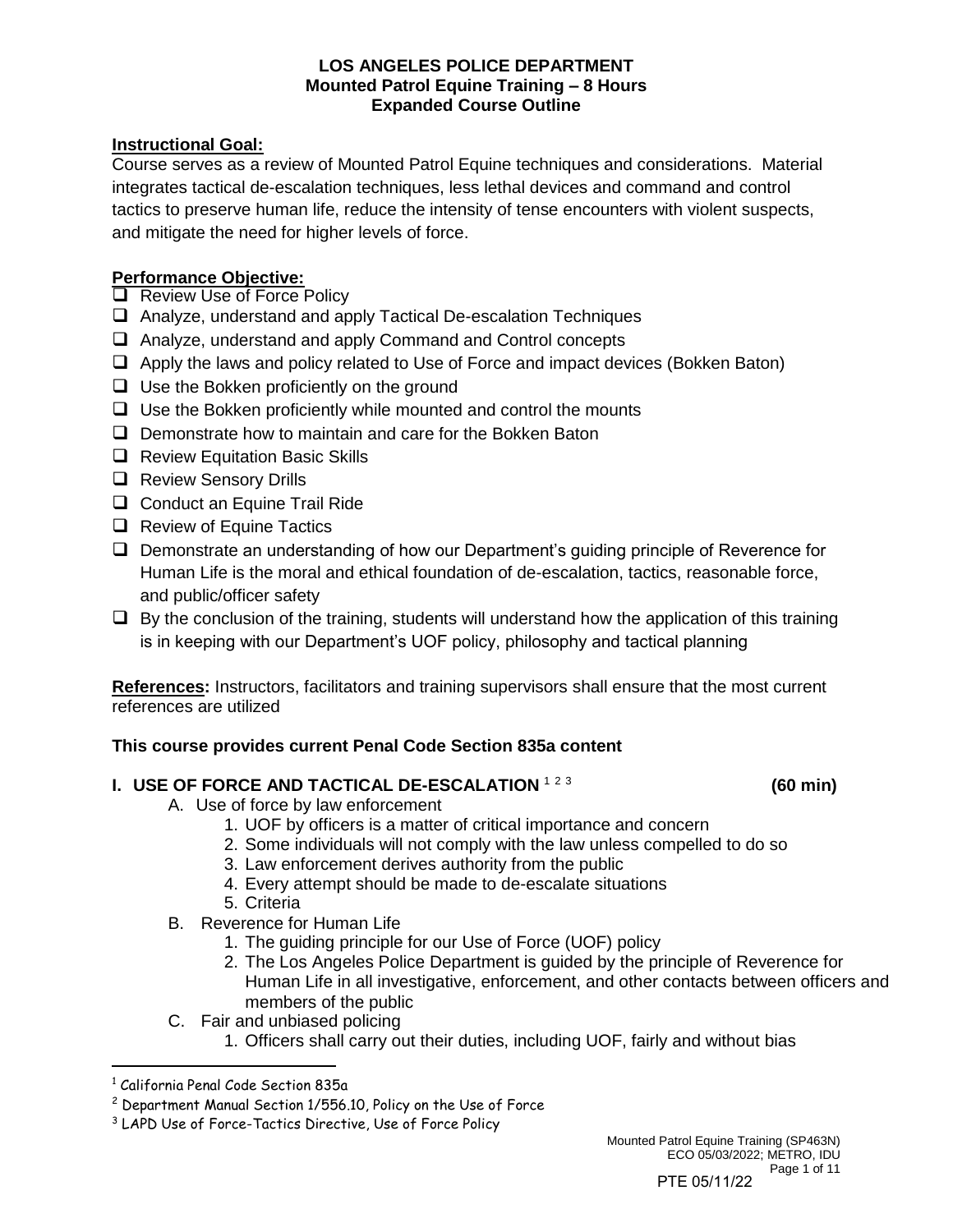- 2. Discriminatory conduct of any kind is prohibited
- 3. Failure to follow through on this principle has negative effects
- 4. Procedural justice
- D. Inappropriate uses of force
	- 1. Violates constitutional policing principles
	- 2. Degrades the confidence of the community we serve
	- 3. Exposes the Department and fellow Officers to legal, physical, and personal hazards
- E. Objective reasonable standard<sup>4</sup>
	- 1. Factors used to determine reasonableness
	- 2. Evaluation standard(s)
	- 3. No 20/20 hindsight
- F. Appropriate level of force / proportionality
	- 1. Actions should not be more severe than is reasonably necessary
	- 2. Only use levels of force that are reasonably believed to be proportional to the seriousness of the suspected offense or the reasonably perceived level of actual or threatened resistance
	- 3. The guiding value when using force shall be reverence for human life.
	- 4. De-Escalation
- G. Requirement to report / intercede in excessive force situations
	- 1. Shall report perceptions of excessive force
	- 2. Shall intercede when present and observing another officer using force that is clearly beyond that which is reasonably necessary
	- 3. Observing officers must consider that other officers may have additional information regarding the threat posed by a subject
- H. Drawing or Exhibiting Firearms
	- 1. Officers shall not draw or exhibit a firearm unless the circumstances surrounding the incident create a reasonable belief that it may be necessary to use the firearm.
	- 2. When an officer has determined that the use of deadly force is not necessary, the officer shall, as soon as practicable, secure or holster the firearm
	- 3. Any intentional pointing of a firearm at a person by an officer shall be reported
	- 4. Unnecessarily or prematurely drawing or exhibiting a firearm limits an officer's alternatives in controlling a situation, creates unnecessary anxiety on the part of citizens, and may result in an unwarranted or accidental discharge of the firearm.
- I. Use of deadly force by law enforcement officers:
	- 1. It is the policy of this Department that officers shall use deadly force upon another person only when the officer reasonably believes, based on the totality of circumstances, that such force is necessary for either of the following reasons:
		- a. To Defend against and imminent threat of death of serious bodily injury to the officer or another person (or)
		- b. To apprehend a fleeing person for any felony that threatened or resulted in death or serious bodily injury, if the officer reasonably believes that the person will cause death or serious bodily injury to another unless immediately apprehended.
	- 2. Define serious bodily injury
	- 3. Reverence for Human life
- J. Determining if Deadly Force was necessary<sup>5</sup>
	- 1. Polices and legal issues

<sup>4</sup> Graham v. Connor 490 U.S. 386 (1989)

<sup>5</sup> California Penal Code Section 835a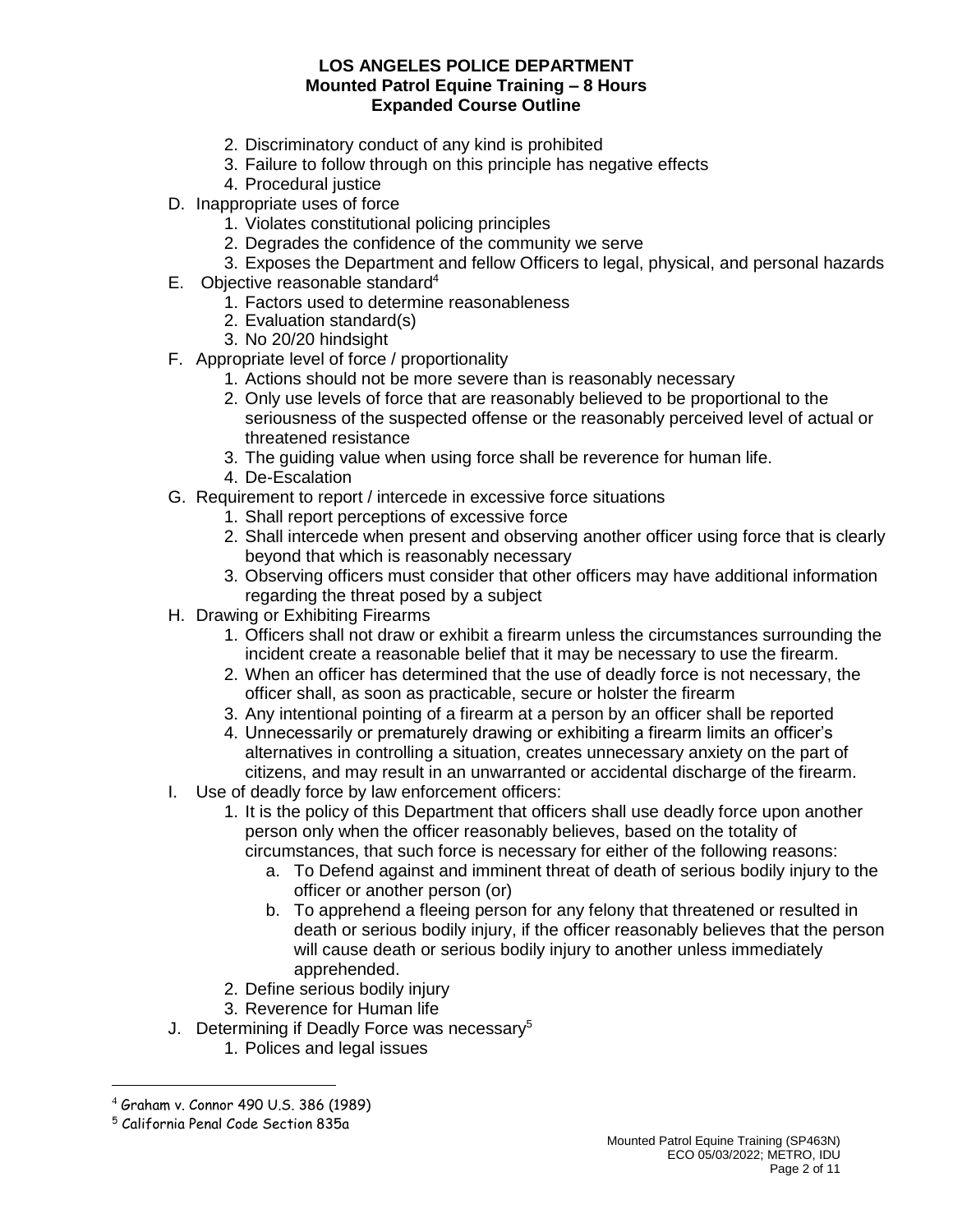- 2. Necessity of using deadly force
- 3. In determining whether deadly force is necessary, officers shall evaluate each situation considering the particular circumstances of each case and shall use other available resources and techniques if reasonably safe and feasible. Before discharging a firearm, officers shall consider their surroundings and potential risks to bystanders to the extent reasonable under the circumstances.
- K. Rendering Aid / Reverence for Human Life
	- 1. After any use of force officers shall immediately request a rescue ambulance for any injured person
	- 2. Officers shall promptly provide basic and emergency medical assistance to all members of the community based on the extent of their training/experience in First-Aid/CPR/AED, the level of available equipment and the totality of the tactical situation
- L. Warning shots
	- 1. Reverence for Human Life
	- 2. To prevent taking a life, by not taking a life
	- 3. Exceptional circumstances
	- 4. Locations/direction of fire
	- 5. Minimize the risk of injury to innocent persons, ricochet dangers and property damage
- M. Shooting at / from a moving vehicle
	- 1. Imminent threat of death or SBI to officers or others by means other than the vehicle
	- 2. Shall move out of vehicle's path instead of discharging a firearm
	- 3. Likelihood of a bullet stopping a moving vehicle
	- 4. Firearms shall not be discharged from a moving vehicle, except in exigent circumstances and consistent with the department's deadly force policy
	- 5. Accuracy when shooting from a moving vehicle
- N. Learning Activity: Facilitated Discussion **(117e)**
	- 1. Review Reverence for Human Life
	- 2. Ask: LAPD policies vs CA Penal Code?
	- 3. Review and discuss history and legal precedent(s)
	- 4. Review references
		- a. Objective reasonableness<sup>67</sup>
			- b. Tactical De-escalation<sup>8</sup>
			- c. Determining if Deadly Force is Necessary<sup>9</sup>
	- 5. Command and Control<sup>10</sup>
	- 6. Consequences of using force
	- 7. Discuss: draw and exhibit a firearm<sup>11</sup>
	- 8. Discuss: Is an officer justified to use deadly force to protect property interests?
	- 9. Discuss: violent fleeing felon

<sup>6</sup> LAPD Use of Force-Tactics Directive, Use of Force Policy

<sup>7</sup> Graham v. Connor 490 U.S. 386 (1989)

<sup>8</sup> LAPD Use of Force -Tactics Directive, Tactical De-escalation Techniques

<sup>9</sup> California Penal Code Section 835a

<sup>10</sup> Training Bulletin, Volume XLVII Issue 4, Command and Control

<sup>&</sup>lt;sup>11</sup> Department Manual Section 1/556.80, Drawing or Exhibiting Firearms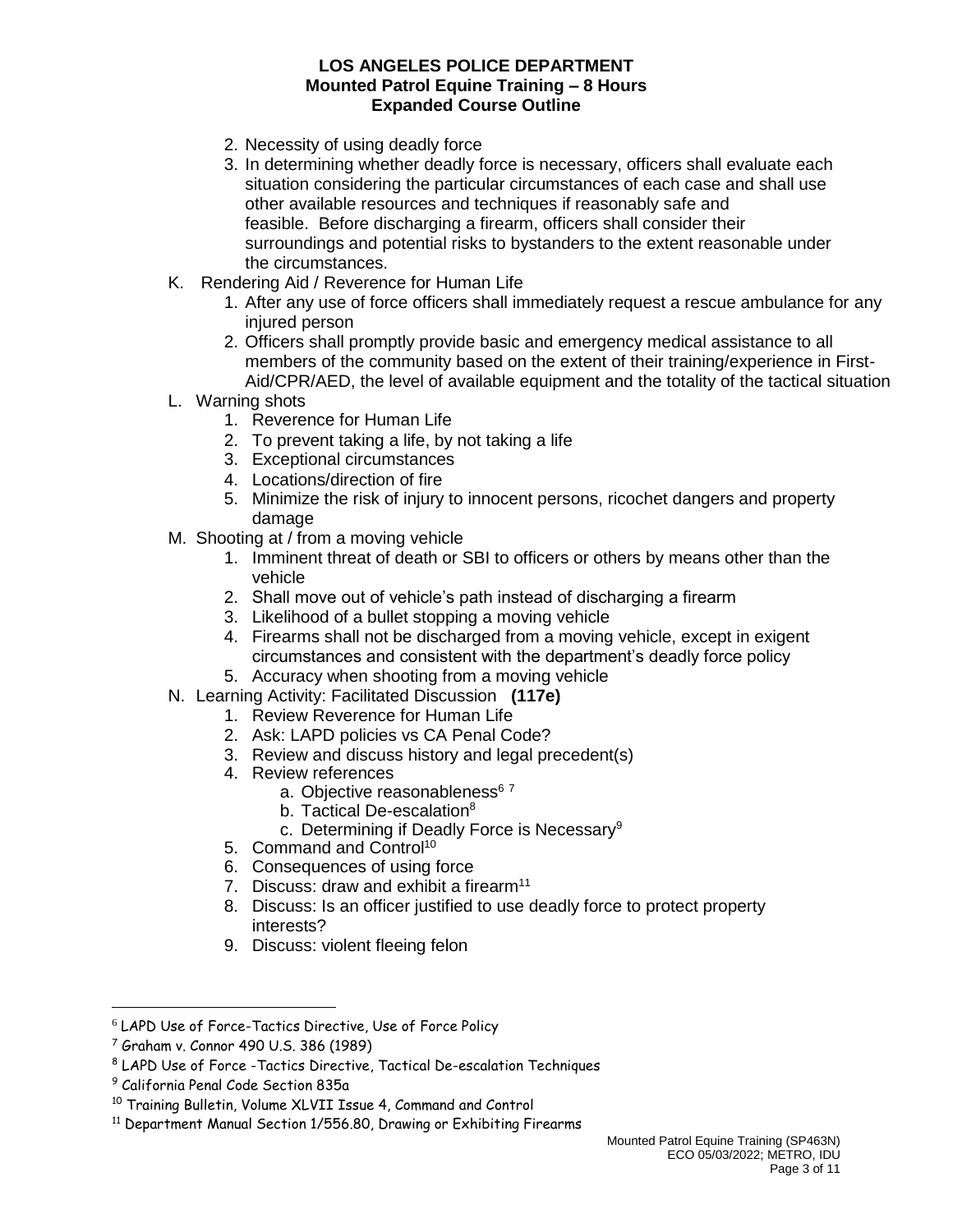- 10. Discuss: Is justification for the use of deadly force limited to what reasonably appears to be the facts known or perceived by an officer at the time the officer decides to shoot?
	- a. Policy<sup>12</sup>
	- b. Objective Reasonableness<sup>13</sup>
	- c. Necessity of Deadly Force<sup>14</sup>
	- d. Assessment<sup>15</sup>
- 11. Discuss: Could an officer use deadly force to effect the arrest of a person who has committed a misdemeanor, if there are no other means to apprehend the suspect?
- 12. Discuss: Is firing at a moving vehicle to disable it generally prohibited?
- 13. Discuss: Could Officers sometimes use deadly force to protect themselves from assaults that are obviously unlikely to have serious results?
- 14. Discuss: Are there circumstances that would allow an officer to shoot a iuvenile?
- 15. Discuss: In General, can warning shots be fired?<sup>16</sup>
- 16. Discuss: When should Officers use deadly force?
- 17. Discuss: What is the Department's guiding principle when using force?
- 18. Summarize training regarding stopping the threat
- 19. Imminent Defense of Life (IDOL)
- 20. Background, Age, Last resort, Knowledge, Seriousness of the Crime (BALKS)
- O. Other Deadly Force issues
	- 1. Suicidal Subjects
	- 2. Furtive movement(s)
	- 3. Penal Code 835(a) and tactical redeployment<sup>17</sup> 18
	- 4. Cover Fire; definition and application
- P. Group Discussion:Use of Force standards **(117e)**
	- 1. Verbal Warnings
	- 2. Suspect's actions and force options available
	- 3. Reverence for human life is the guiding principle when developing tactics and strategies in pursuit of our motto: "To Protect and to Serve"
	- 4. Discuss unsafe to approach
	- 5. Size and stature
	- 6. Vulnerable Populations
	- 7. What is known at the time of the use of force
	- 8. Criteria for use of applicable weapon systems
	- 9. Minimum Use of Force<sup>19</sup>
	- 10. Available cover and type of weapon as factors in determining how close you can get to a suspect.
	- 11. Tactical De-Escalation techniques and their application

<sup>12</sup> Department Manual Section 1/556.10, Policy on the Use of Force

<sup>13</sup> Graham v. Connor 490 U.S. 386 (1989)

<sup>14</sup> California Penal Code Section 835a

<sup>15</sup> LAPD Use of Force -Tactics Directive, Tactical De-escalation Techniques

<sup>16</sup> Department Manual Section 1/556.10, Policy on the Use of Force

<sup>17</sup> California Penal Code Section 835a

<sup>18</sup> LAPD Use of Force -Tactics Directive, Tactical De-escalation Techniques

<sup>19</sup> Department Manual Section 1/115, Management Principles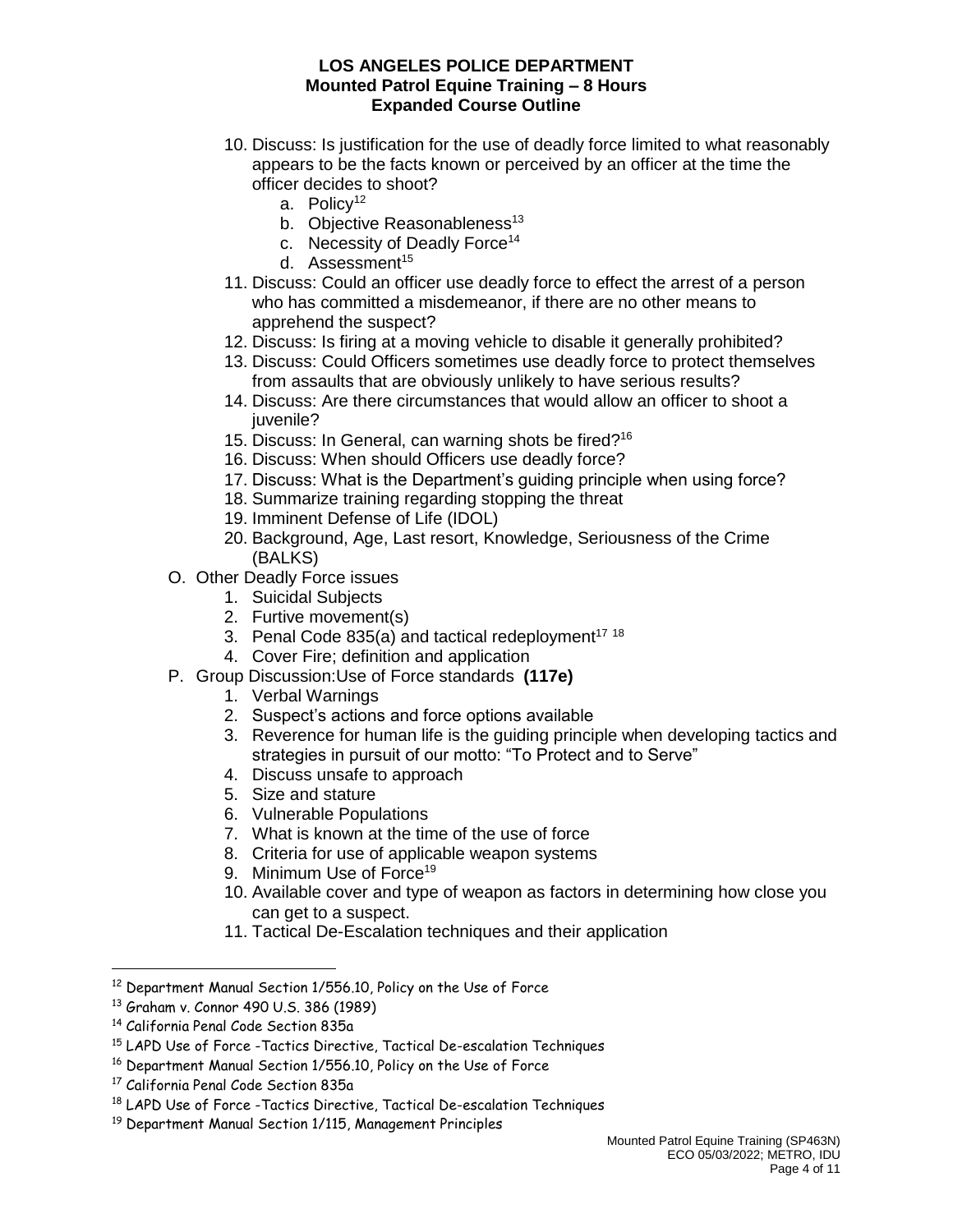- Q. Less lethal force options and intermediate force
	- 1. Case law
	- 2. Department policy
- R. Analyzing case law; key legal factors
	- 1. Offense- seriousness of the crime (violent/ non-violent)
	- 2. Flight- fled, fleeing or likely to flee
	- 3. Resistance- active resistance/ passive resistance
	- 4. Threat- seriousness of the physical threat and immediacy
- S. Use of Less-lethal force
	- 1. Definitions
	- 2. Occasions for use
- T. Less-lethal force articulation
	- 1. Specific physical threat or
	- 2. The immediacy of that threat
	- 3. Describe the suspect's actions and behaviors in detail
- U. Verbal warning
	- 1. Given when feasible
	- 2. Case law
	- 3. Commands
	- 4. Stating possible consequences of failure to comply with lawful commands
	- 5. Documentation of verbal warnings
	- 6. Circumstances when warnings are not feasible
- V. Less lethal tools
	- 1. OC Spray<sup>20</sup>
	- 2. Electronic Control Device (Taser)<sup>21</sup>
	- 3. Beanbag Shotgun<sup>22</sup>
	- 4. 40mm Less Lethal Launcher<sup>23</sup>
	- 5. Impact Device<sup>24 25</sup>
- W. Reinforce the key learning points related to the Use of Deadly Force
	- 1. Reverence for Human Life
	- 2. All alternative force options have been exhausted or are unfeasible
	- 3. Necessity
	- 4. Drawing or exhibiting firearms
	- 5. Articulation of the force option(s) that were used
	- 6. Vehicle considerations
	- 7. Warning shots
	- 8. Rendering aid

# **II. COMMAND AND CONTROL (30 min)**

<sup>20</sup> Use of Force-Tactics Directive, Oleoresin Capsicum

<sup>21</sup> Use of Force-Tactics Directive, Electronic Control Device

<sup>&</sup>lt;sup>22</sup> Use of Force-Tactics Directive, Beanbag Shotgun

<sup>&</sup>lt;sup>23</sup> Use of Force-Tactics Directive, 40mm Less Lethal Launcher

<sup>&</sup>lt;sup>24</sup> Use of Force-Tactics Directive, Strikes and Kicks

<sup>25</sup> Use of Force-Tactics Directive, Baton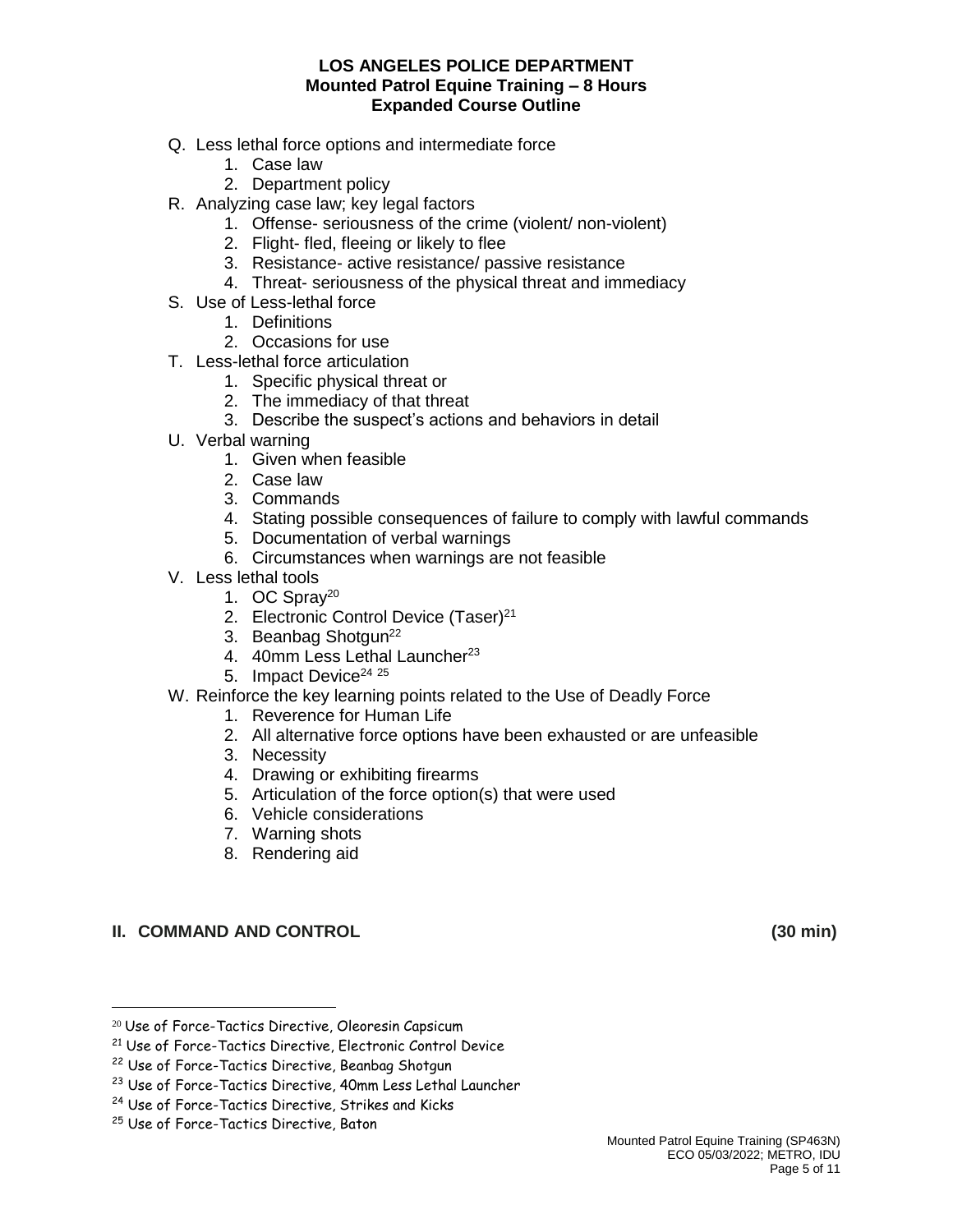- A. Command and Control<sup>26</sup>
	- 1. Definitions
	- 2. Purpose
	- 3. Results
- B. Key components of Command and Control:
	- 1. Active leadership
	- 2. Use available resources
	- 3. Accomplish tasks
	- 4. Minimize risk
- C. Reverence for human life is the primary consideration in developing tactics and strategies to resolve critical incidents.

# **III. TACTICS (60 min)**

- A. Procedural justice
	- 1. When community members perceive the justice system and process is fair they are more likely to comply and to obey laws
	- 2. Community members are less likely to file complaints when they see the process is fair and impartial
	- 3. Perceived fairness is key point involving procedural justice.
- B. Implementation strategies
	- 1. Humanize the experience
	- 2. Explain what you are doing and why you are doing it
	- 3. Create dialogue for community members to be heard
- C. Pedestrian stop
	- 1. Approach
	- 2. Dismount
	- 3. Contact officer dismounts, hands off get down rope to the guarding officer and approaches the suspect(s) on foot. Circumstances may require the guarding officer to dismount and assist
	- 4. Remounting
- D. Suspect come-along
	- 1. Tactical disadvantages of dismounting
	- 2. Techniques to reduce disadvantages and public/officer risk
	- 3. Other considerations
	- 4. High Risk Stop
- E. Aggressive suspect(s)
	- 1. Mounted defense techniques
	- 2. Tactical planning
	- 3. Movement, horsemanship and riding skill
	- 4. Continuous assessment
	- 5. Dismounting when tactically advantageous
	- 6. Maintaining open and effective lines of communications
- F. Foot pursuits

- 1. Mounted
- 2. Dismounted
- 3. Continuous assessment
- 4. Additional resources

<sup>26</sup> LAPD, Training Bulletin, Command and Control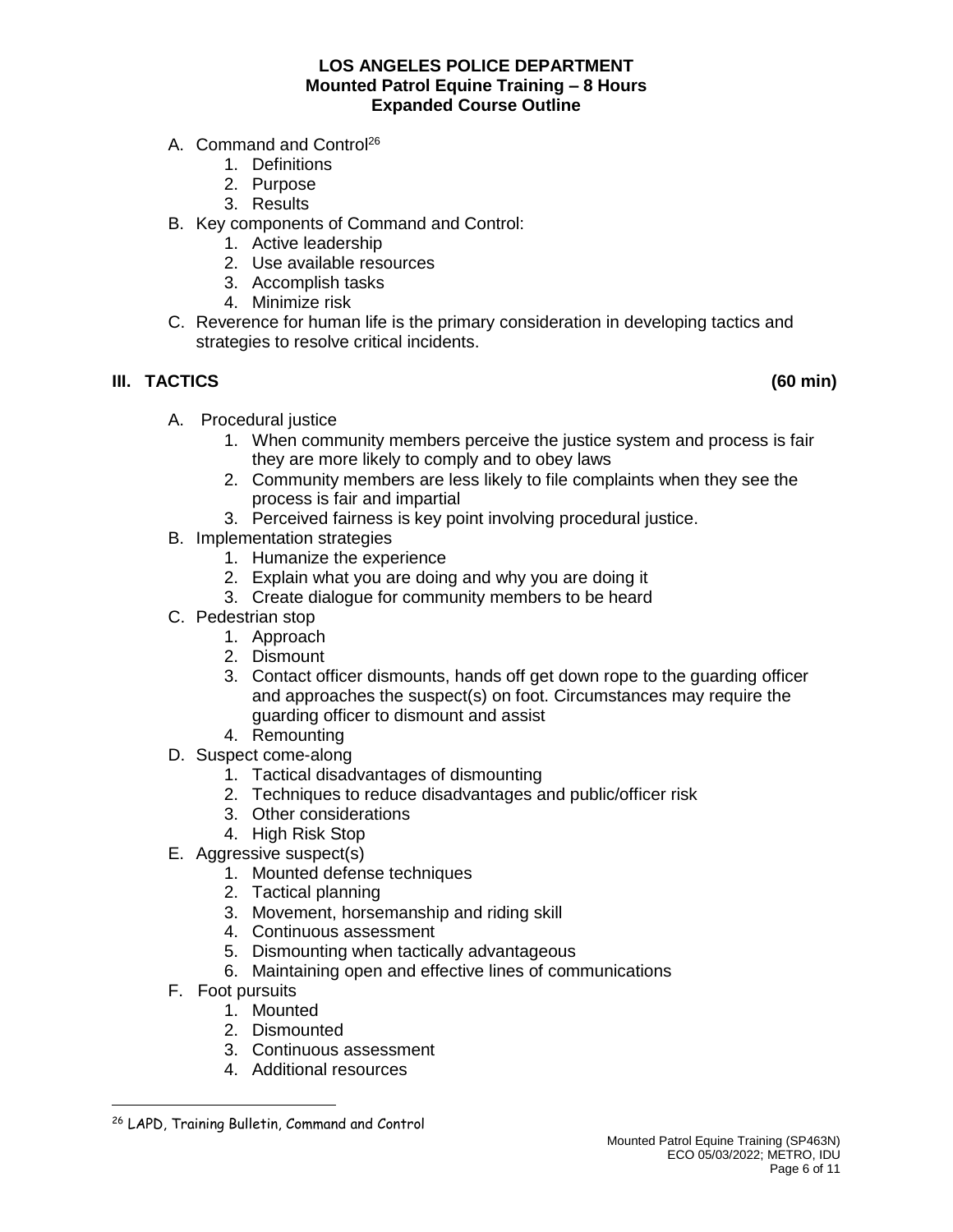- 5. Communication
- G. Approaching vehicles
	- 1. Mounted
	- 2. Dismounted
	- 3. Continuous assessment
	- 4. Additional resources
	- 5. Communication

## **IV. GROUNDWORK (30 min)**

- A. Catching
	- 1. Pre-positioning halter
	- 2. Entering the stall
	- 3. Haltering the horse
	- 4. Leading out of stall
- B. Leading
	- 1. Horse position
	- 2. Horse should lead, stop and stay well behind handler (5-6') and slightly to the right
	- 3. Lead rope carried in hand, but never looped around hand, arm or any body part
- C. Backing
	- 1. Students will learn to back the horse to the end of the rope with a minimum cue
- D. Turning
	- 1. Left turns on forehand and hindquarters
	- 2. Right turns on forehand and hindquarters
- E. Flexing
	- 1. Flex horses head around to both sides with horse standing still and quiet
	- 2. Flex horses head at the poll, dripping head towards ground
- F. Lunging
	- 1. Lunge horse in both directions
	- 2. Walk and trot in circle around student
- G. Tying
	- 1. Properly tie horse to a tie rail, in cross ties, to a trailer or any other suitable object
	- 2. Proper knots for tying up horses and facility locations for tying up
	- 3. Safety Factors
- H. Loading
	- 1. Loading
	- 2. Unloading
	- 3. Tying

# **V. BASIC EQUITATION SKILLS (60 min)**

- A. Basic riding skills
	- 1. Mounting and dismounting
	- 2. Turning
	- 3. Backing
	- 4. Stopping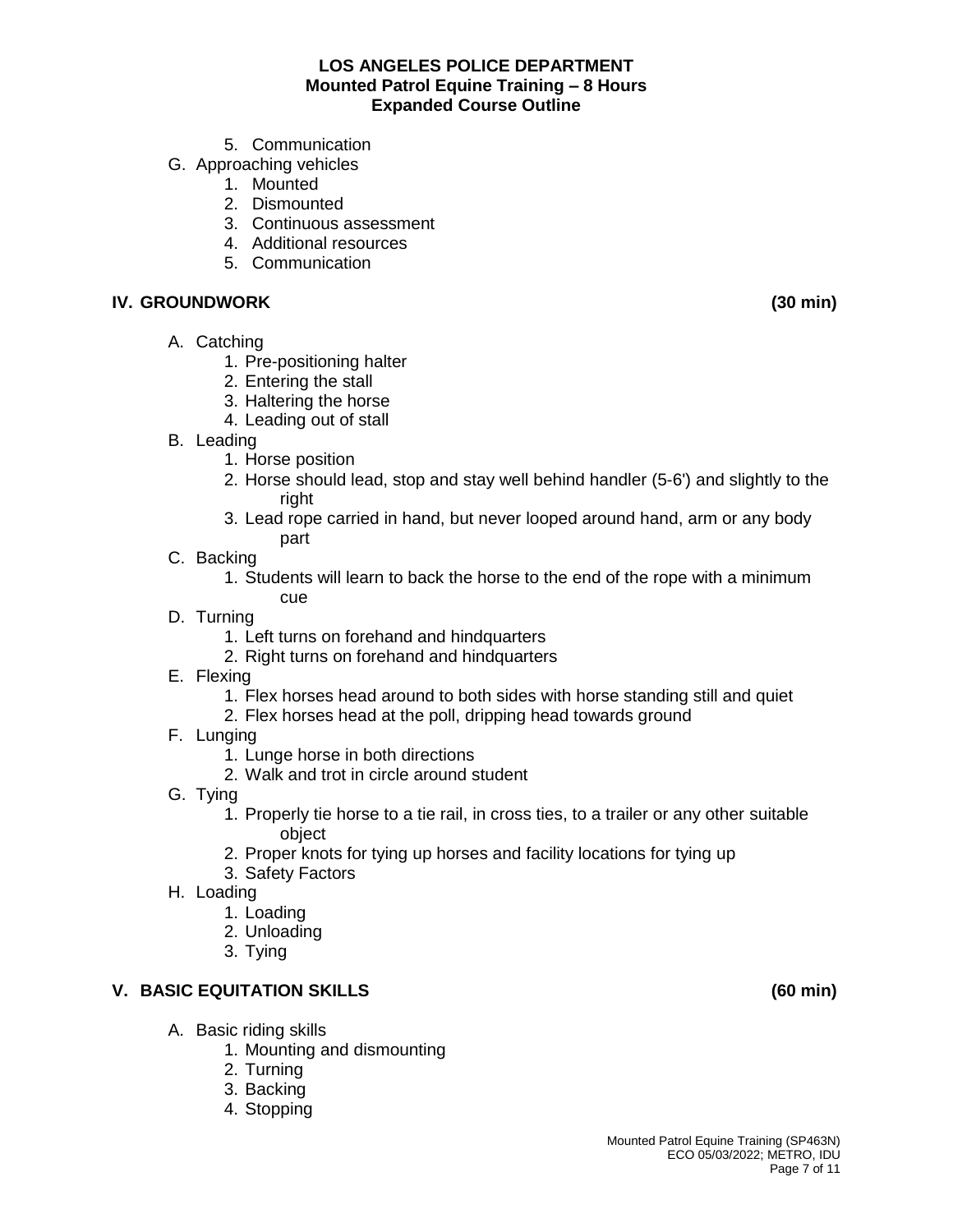- 5. Walking/Jogging
- B. Intermediate riding skills
	- 1. Patterns
	- 2. Obstacle courses
	- 3. Rollbacks (abrupt changes of direction at the lope)
	- 4. Get downs (dismounting a moving horse)
	- 5. Brideless Riding Skills

# **VI. BOKKEN BATON (30 min)**

- A. Use of Force guidelines for the bokken<sup>27</sup>
	- 1. Policy relationship to the side handle baton $^{28}$ .
	- 2. Verbalization
	- 3. Show of force as de-escalation tactic
	- 4. Alternative between unarmed self-defense and deadly force
	- 5. Continuous assessment
	- 6. Considerations for necessary and reasonable use of force
- B. Warning
	- 1. Verbal warning
	- 2. Requirements and exceptions
	- 3. Tactical planning
	- 4. Documentation
- C. Tactics De-Escalation Techniques Directive No. 16**<sup>29</sup>**
- D. Reverence for human life
	- 1. Guiding principle in any use of force situation
	- 2. It is both moral and ethical to place the highest value on human life
	- 3. Not policy, but a philosophy for how to approach police work
	- 4. Consistent with the department's mission, vision, and values
	- 5. Helps build public trust
	- 6. Tactical de-escalation and reasonable force demonstrate this principle
- E. Target areas
	- 1. Consistent with side-handle baton, contact with the Bokken should be directed to areas of the body that will temporarily incapacitate the combatant and avoid contact that could be potentially lethal
	- 2. Primary and secondary
- F. Fluid nature of violent confrontations may prevent officers may from effectively striking target areas
- G. Avoid striking the head, neck, throat, spine, kidneys and groin areas
	- 1. Moving target
	- 2. Moving platform
- H. Crowd Control- use of the bokken<sup>30</sup>

<sup>&</sup>lt;sup>27</sup> Use of Force Tactics Directive No. 1.2, Use of Force Policy

<sup>&</sup>lt;sup>28</sup> Use of Force Tactics Directive No. 8, Baton

<sup>&</sup>lt;sup>29</sup> Use of Force Tactics Directive No. 16, Tactical De-escalation Techniques

<sup>&</sup>lt;sup>30</sup> Use of Force Directive 1.2, Use of Force Policy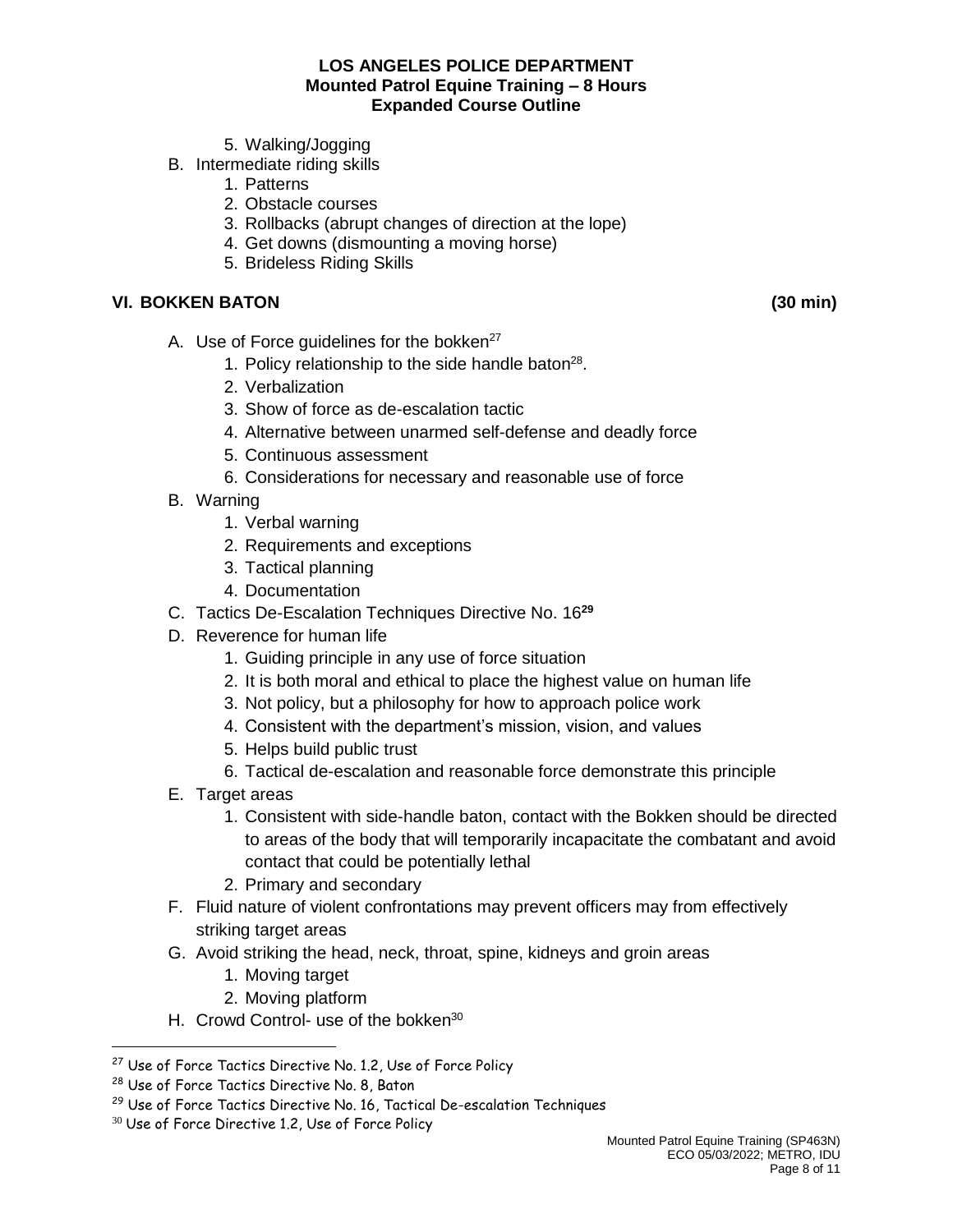- 1. Engaging people who exhibit unlawful and/or hostile behaviors
- 2. It may be necessary for officers to utilize physical force to control or move crowd members who do not respond to verbal directions
- 3. The bokken may be used to push individuals in certain circumstances
- 4. The bokken may be used as an impact weapon in certain circumstances
- 5. There are no exceptions to the Department's Use of Force Policy
- 6. Only objectively reasonable and necessary force shall be employed
- 7. Verbalization should be used throughout the duration of the operation to gain compliance and reduce the necessity for further physical force.
- I. Bokken basic techniques:
	- 1. Overview of key components students must learn on the ground before mounted
	- 2. Grips
	- 3. Primary striking surface of the baton
	- 4. Stances
	- 5. Downward strike on a stationary target
	- 6. Downward strike on a target while advancing and retreating
	- 7. 4-side striking pattern while advancing and retreating
	- 8. Two-hand power stroke
	- 9. Forward push
	- 10. Handle-end strike
	- 11. Handle-rear strike
	- 12. Blocking techniques
- J. Practical ground exercises
	- 1. Tire target exercise
	- 2. Live suspect exercise
	- 3. Reverence for human life
	- 4. Remind students of Tactical De-escalation Techniques<sup>31</sup>
	- 5. Remind students of UOF policy<sup>32</sup>
- K. Ready positions for the bokken
	- 1. Ring position
	- 2. High position
	- 3. Low position
	- 4. Forward

- 5. Neutral position
- L. Position of the horse when utilizing the police bokken
	- 1. Striking targets that may be in any position in relation to their horse
- M.Draw and Ring Bokken While on Horseback
	- 1. Draw/ring the bokken while stopped
	- 2. Draw/ring the bokken at the walk
	- 3. Draw/ring the bokken at the trot

<sup>&</sup>lt;sup>31</sup> Use of Force Tactics Directive No. 16, Tactical De-escalation Techniques

<sup>&</sup>lt;sup>32</sup> Use of Force Tactics Directive No. 1.2, Use of Force Policy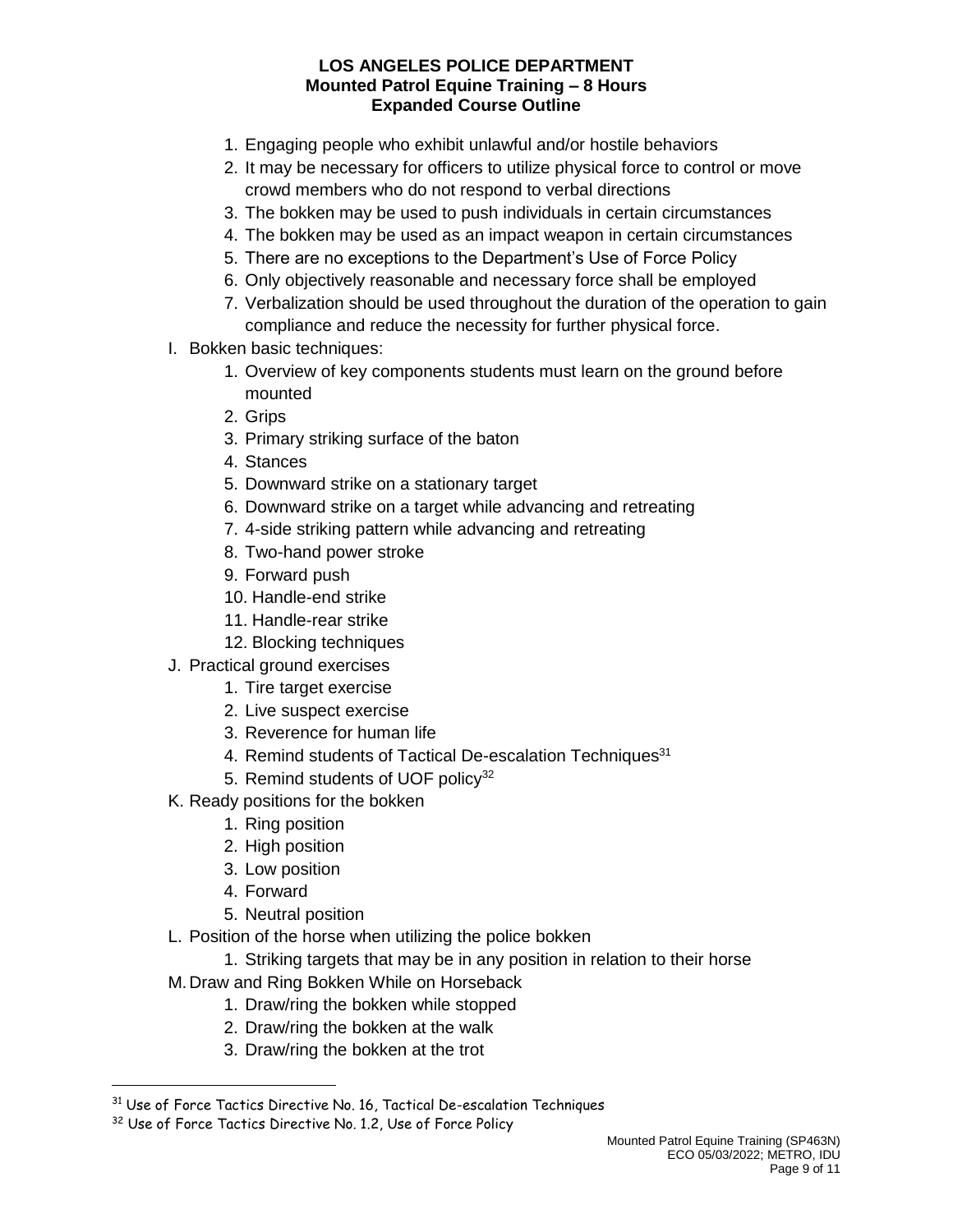- 4. Draw/ring the bokken at the lope
- N. 15 downward strikes on cone targets
- O. Live suspect attack (mounted)
	- 1. Reverence for Human Life
	- 2. Tactical de-escalation techniques and UOF<sup>33 34</sup>

## **VII. CROWD CONTROL (60 min)**

- A. Crowd control mission and objectives<sup>35</sup>
	- 1. Department mission
	- 2. Primary objectives
- B. Tactical De-Escalation Techniques and UOF
- C. Squad maneuvers; formations/movements that enable the platoon to travel
- D. Crowd control techniques

# **VIII. SENSORY SKILLS (15 min)**

- A. Loud Sounds
	- 1. Horns
	- 2. Firecrackers/Fireworks
	- 3. Gunshots
- B. Unusual Objects
	- 1. Flags
	- 2. Streamers
	- 3. Animals
- C. Urban Environment
	- 1. Traffic
	- 2. Vehicles
	- 3. Pedestrians
	- 4. Environmental Sounds

## **IX. TRAIL RIDE (120 min)**

 $\overline{a}$ 

- A. Steep Hills
- B. Dirt Trails
- C. Rocky Trails
- D. Brush

## **X. CLOSING/DEBRIEF (15 min)**

- A. Reinforce key learning points
	- 1. Reverence for Human Life
	- 2. Use of Force policy
	- 3. Safety

<sup>33</sup> Use of Force Tactics Directive No. 16, Tactical De-escalation Techniques

<sup>&</sup>lt;sup>34</sup> Use of Force Tactics Directive No. 1.2, Use of Force Policy

<sup>&</sup>lt;sup>35</sup> Guidelines for Crowd Management and Crowd Control Volume 5 of the LAPD Emergency Operations Guide pg 4 & 18